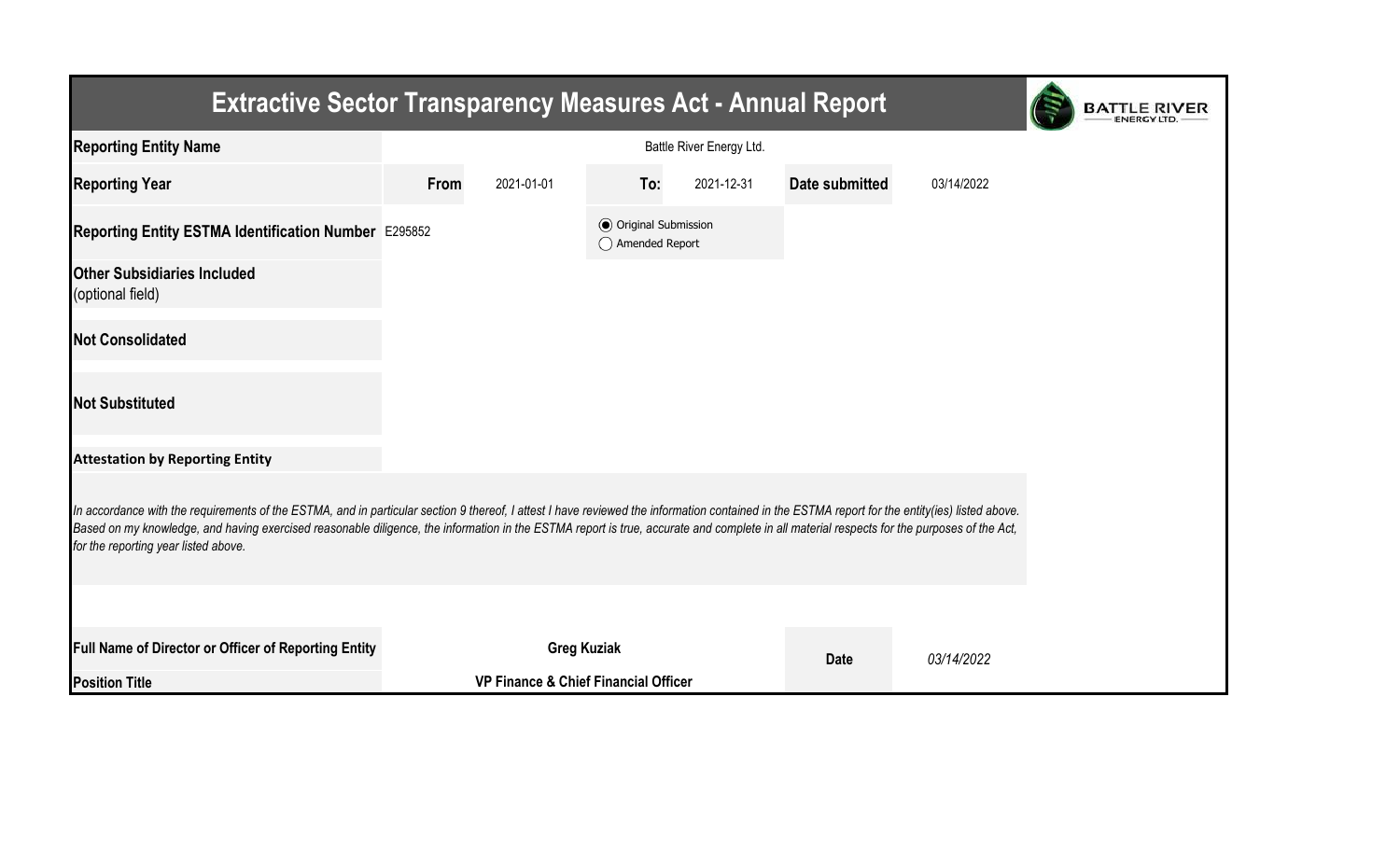|                                                                                                                                                                                  | Extractive Sector Transparency Measures Act - Annual Report                                                   |                                                                                 |         |           |         |                                |                |                  |                                               |                                      |                                                                                                                                                                               |  |  |
|----------------------------------------------------------------------------------------------------------------------------------------------------------------------------------|---------------------------------------------------------------------------------------------------------------|---------------------------------------------------------------------------------|---------|-----------|---------|--------------------------------|----------------|------------------|-----------------------------------------------|--------------------------------------|-------------------------------------------------------------------------------------------------------------------------------------------------------------------------------|--|--|
| <b>Reporting Year</b><br><b>Reporting Entity Name</b><br><b>Reporting Entity ESTMA</b><br><b>Identification Number</b><br><b>Subsidiary Reporting Entities (if</b><br>necessary) | 2021-01-01<br>To:<br>From:<br>2021-12-31<br>Battle River Energy Ltd.<br>Currency of the Report CAD<br>E295852 |                                                                                 |         |           |         |                                |                |                  |                                               |                                      |                                                                                                                                                                               |  |  |
|                                                                                                                                                                                  | <b>Payments by Payee</b>                                                                                      |                                                                                 |         |           |         |                                |                |                  |                                               |                                      |                                                                                                                                                                               |  |  |
| Country                                                                                                                                                                          | Payee Name <sup>1</sup>                                                                                       | Departments, Agency, etc<br>within Payee that Received<br>Payments <sup>2</sup> | Taxes   | Royalties | Fees    | <b>Production Entitlements</b> | <b>Bonuses</b> | <b>Dividends</b> | Infrastructure<br><b>Improvement Payments</b> | <b>Total Amount paid to</b><br>Payee | Notes <sup>34</sup>                                                                                                                                                           |  |  |
| Canada - Alberta                                                                                                                                                                 | Government of Alberta                                                                                         | Alberta Petroleum Marketing<br>Commission                                       |         | 1,987,000 |         |                                |                |                  |                                               |                                      | Royalties paid in-kind and are valued at fair<br>1,987,000 market value of the volumes taken in-kind<br>based on Battle River's realized sales price<br>each month            |  |  |
| Canada -Alberta                                                                                                                                                                  | Government of Alberta                                                                                         |                                                                                 |         | 259,000   | 698,000 |                                | 596,000        |                  |                                               |                                      | Gas & NGL crown royalties, Admin fees &<br>1,553,000 Orphan well levy/Worker's Compensation<br>Board/Alberta Boilers Safety Association,<br>Mineral and surface lease rentals |  |  |
| Canada - Alberta                                                                                                                                                                 | County of Paintearth No 18                                                                                    |                                                                                 | 360,000 |           |         |                                |                |                  |                                               |                                      | 360,000 Property taxes                                                                                                                                                        |  |  |
| Canada -Alberta                                                                                                                                                                  | Municipal District of Provost No. 52                                                                          |                                                                                 | 630,000 |           |         |                                |                |                  |                                               | 630,000 Property taxes               |                                                                                                                                                                               |  |  |
| Canada -Alberta                                                                                                                                                                  | Special Areas Board Alberta Municipal Affairs                                                                 |                                                                                 | 890,000 |           |         |                                |                |                  |                                               |                                      | 890,000 Property taxes                                                                                                                                                        |  |  |
|                                                                                                                                                                                  |                                                                                                               |                                                                                 |         |           |         |                                |                |                  |                                               |                                      |                                                                                                                                                                               |  |  |
|                                                                                                                                                                                  |                                                                                                               |                                                                                 |         |           |         |                                |                |                  |                                               |                                      |                                                                                                                                                                               |  |  |
|                                                                                                                                                                                  |                                                                                                               |                                                                                 |         |           |         |                                |                |                  |                                               |                                      |                                                                                                                                                                               |  |  |
|                                                                                                                                                                                  |                                                                                                               |                                                                                 |         |           |         |                                |                |                  |                                               |                                      |                                                                                                                                                                               |  |  |
|                                                                                                                                                                                  |                                                                                                               |                                                                                 |         |           |         |                                |                |                  |                                               |                                      |                                                                                                                                                                               |  |  |
|                                                                                                                                                                                  |                                                                                                               |                                                                                 |         |           |         |                                |                |                  |                                               |                                      |                                                                                                                                                                               |  |  |
|                                                                                                                                                                                  |                                                                                                               |                                                                                 |         |           |         |                                |                |                  |                                               |                                      |                                                                                                                                                                               |  |  |
|                                                                                                                                                                                  |                                                                                                               |                                                                                 |         |           |         |                                |                |                  |                                               |                                      |                                                                                                                                                                               |  |  |
|                                                                                                                                                                                  |                                                                                                               |                                                                                 |         |           |         |                                |                |                  |                                               |                                      |                                                                                                                                                                               |  |  |
|                                                                                                                                                                                  |                                                                                                               |                                                                                 |         |           |         |                                |                |                  |                                               |                                      |                                                                                                                                                                               |  |  |
|                                                                                                                                                                                  |                                                                                                               |                                                                                 |         |           |         |                                |                |                  |                                               |                                      |                                                                                                                                                                               |  |  |
|                                                                                                                                                                                  |                                                                                                               |                                                                                 |         |           |         |                                |                |                  |                                               |                                      |                                                                                                                                                                               |  |  |
|                                                                                                                                                                                  |                                                                                                               |                                                                                 |         |           |         |                                |                |                  |                                               |                                      |                                                                                                                                                                               |  |  |
|                                                                                                                                                                                  |                                                                                                               |                                                                                 |         |           |         |                                |                |                  |                                               |                                      |                                                                                                                                                                               |  |  |
|                                                                                                                                                                                  |                                                                                                               |                                                                                 |         |           |         |                                |                |                  |                                               |                                      |                                                                                                                                                                               |  |  |
|                                                                                                                                                                                  |                                                                                                               |                                                                                 |         |           |         |                                |                |                  |                                               |                                      |                                                                                                                                                                               |  |  |
| <b>Additional Notes:</b>                                                                                                                                                         | All payments were made and reported in Canadian Dollars                                                       |                                                                                 |         |           |         |                                |                |                  |                                               |                                      |                                                                                                                                                                               |  |  |